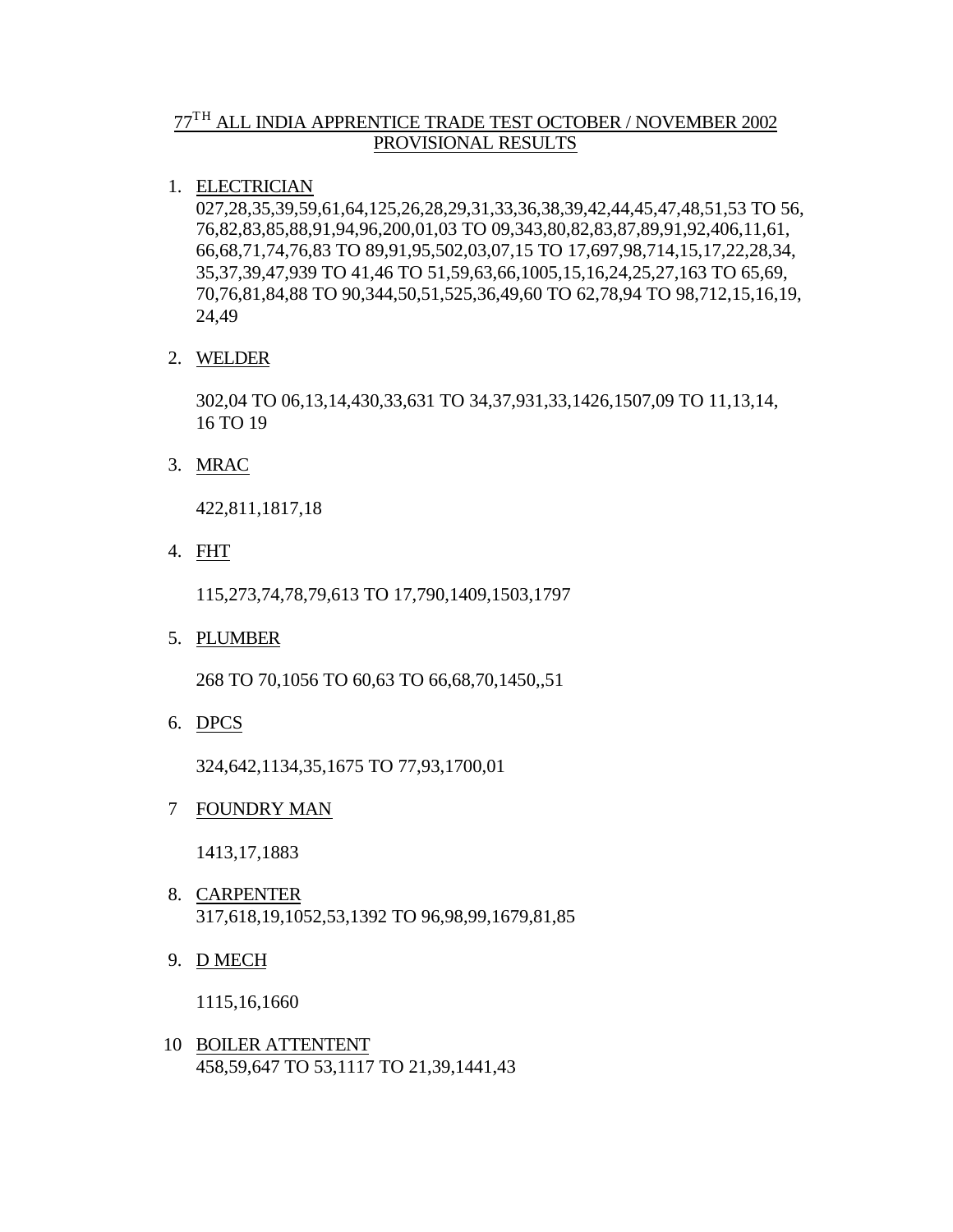- 11. COOK GENERAL 1958
- 12. APPRENTICE FOOD PRODUCTION 1137,38

### 13. AUTO ELECTRICIAN

457,1620

- 14. AUTOMECHANIC(TWO/THREE WHEELER) 425,26
- 15 RECEPTIONIST 1957
- 16. DOOFER CUM PIECER 828
- 17 SWITCH BOARD ATTENDENT 832,33,36,37
- 18 LOMM 332
- 19. PAINTER GENERAL 0813,1129,30,33,891,
- 20 D/CIVIL 015,17,117,362,65,69,71,72,76 TO 78,518,20,23,29,31,34,35, 654 TO 56,61,,67,68,75,78 TO 82, 1093,95,100,01,10,12 TO 14, 43,46,50, 54,272,81,89,93,99,300,15,17,641,43,58,59
- 21 WIREMAN 0103,05,09,240,43,45,47,48,50,60,61,64,442,43,46,597,98,600,03 TO 06, 08 TO 11,820,23,1041,43,44,46,49,50,250 TO 53,446,609,15,942,48
- 22 ELECTRONICS MECH 082,216,19,21 TO 23,26,416 TO 20,585,87,687 TO 90,1663,754,56,58
- 23 LINEMAN 793 TO 803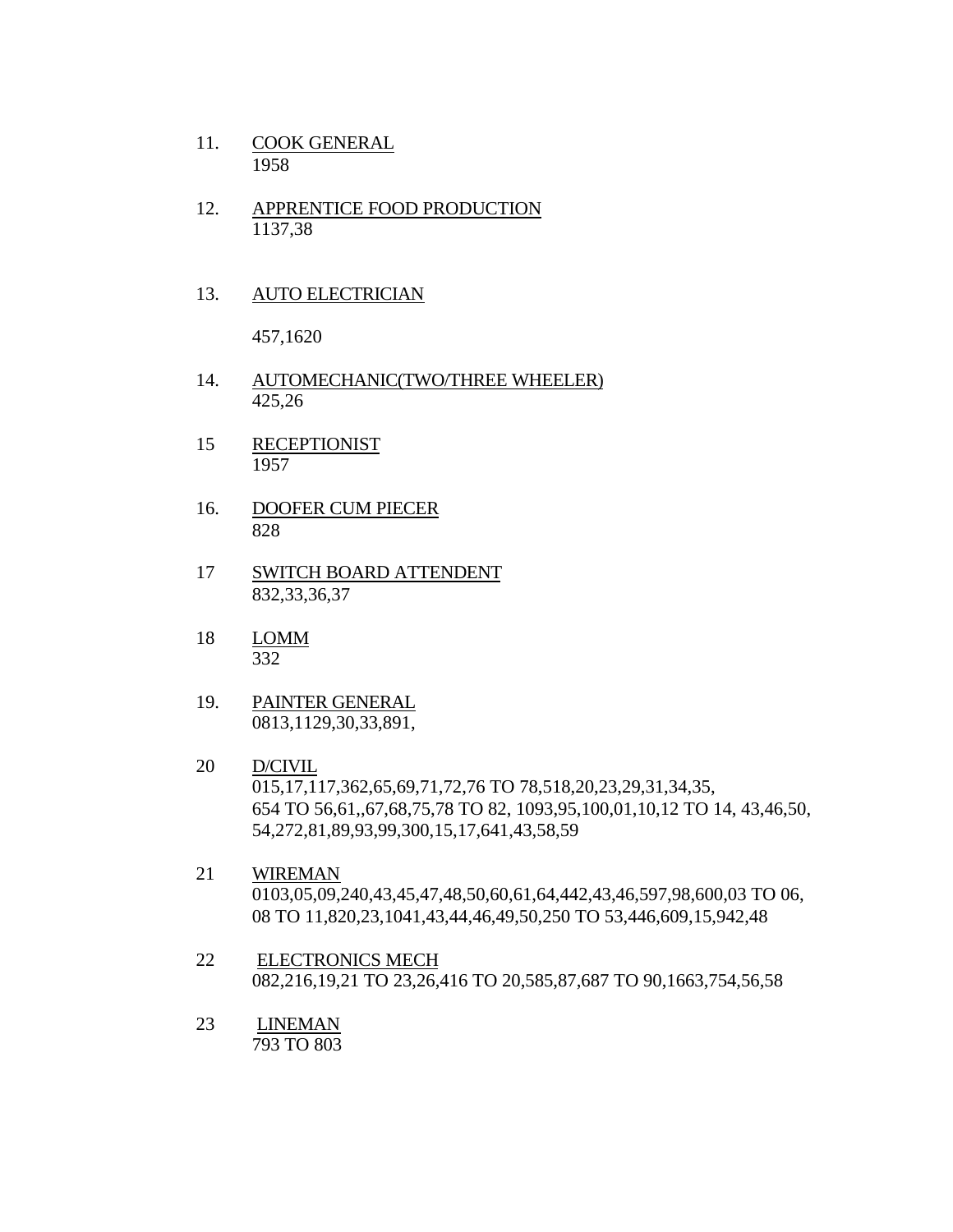24 MECH DIESEL 284 TO 86, 88 TO 90, 92 TO 94, 97,99,301,624,25,1241,1625,27,874, 78 TO 80,82

#### 25 MECHANIC MOTOR VEHICLE

90,91 TO 94,235 TO 37,334,48 TO 51 ,355 TO 58,60,61,591,92, 94 TO 96 ,1078 ,81,82,84 TO 86,244,438 TO 40,622,23,822 TO 25, 29,34,35,37,39 TO 42,53,55,56,60 TO 63,65,66,70

- 26 TURNER 96,573,75 TO 77,814,905,06,08,1447,96,97,500,895 TO 904,08,09,
- 27 MECHANIC TRACTOR 622,23,1628
- 28 TOOL & DIE MAKER( PRESS TO JIG & FIXTUTE) 1071,72,913,15 TO 18
- 29 FITTER 085,87,88,227 TO 30,439,543,47 TO 49,51,53,55 TO 57,60,62, 65 TO 67,69 TO 72,749 TO 51,54,58 TO 60,65,67 TO 69,72,76,77, 80,83 TO 86,843,45,47 TO 49,52,53,55,59,62,,68,70 TO 72,79,80,94, 97,98,902,03,1234,35,1361,65,71,73,75,77,78,81,83,84,452,53,62,65,66, 75,78,89,761 TO 63,65 TO 70,72,73,84 TO 86,88,92 TO 94,96

WITH HELD-883

- 30 INSTRUMENT MECHANIC 1799
- 31 MACHINIST 89,424,580,81,806,911,14,16 TO 18,21 TO 24,1240,493,803,05,08,10,16
- 32 SHEETMETAL WORKER 320,929,1280,434 TO 37,506

#### DIRECTOR OF TRAINING